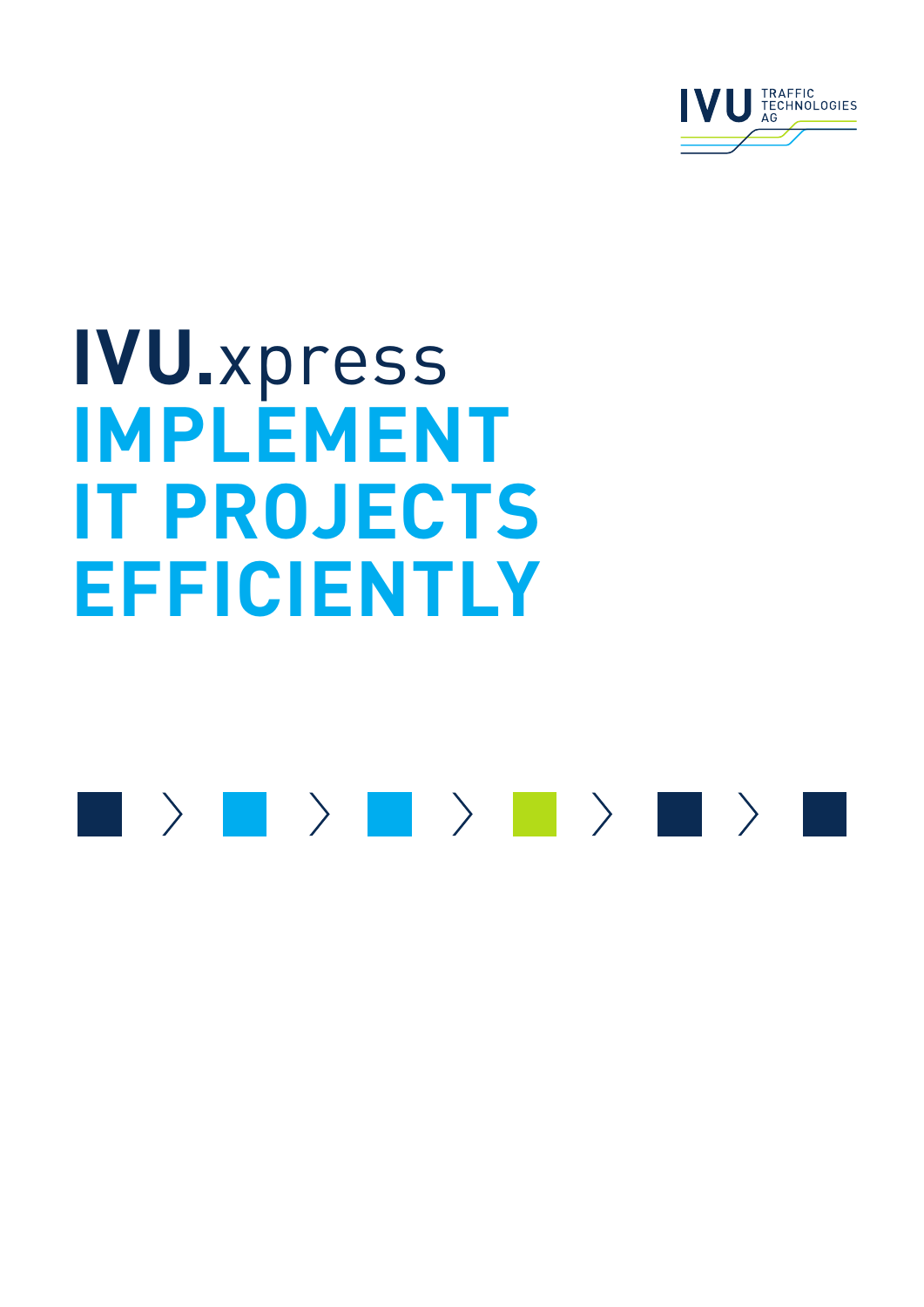### **IVU.xpress FOR IT PROJECTS**

#### Reliable. Efficient. Fast.

Advanced IT systems have become an integral part of daily business at public transport companies. Introducing new systems is often timeconsuming and complicated. This is why we have developed IVU.xpress – a tailor-made procedure which implements our standard systems quickly and efficiently. Our customers benefit from our well-structured approach and a project process to rely on.

IVU.xpress speeds up implementation and allows customers to quickly roll out our comprehensive standard software. It can be used productively right from the start and already contains all use cases that are required for smooth operations. Detailed configuration options make our systems highly flexible and minimise development efforts.

Our customers' experiences, gained from working with our systems on a daily basis, are regularly integrated into our release planning. This way our products improve continuously in order to meet your future challenges.

With IVU.xpress you can reliably plan, monitor and complete complex IT projects in a fast and efficient manner.

#### **Benefits of IVU.xpress:**

- A well-structured, transparent approach
- Rapid rollout quick implementation short project duration
- Specifically designed to match IVU standard solutions
- Reduced project and investment costs
- Based on experience from more than 500 customer projects
- On-going development via regular new releases
- Covers the entire life cycle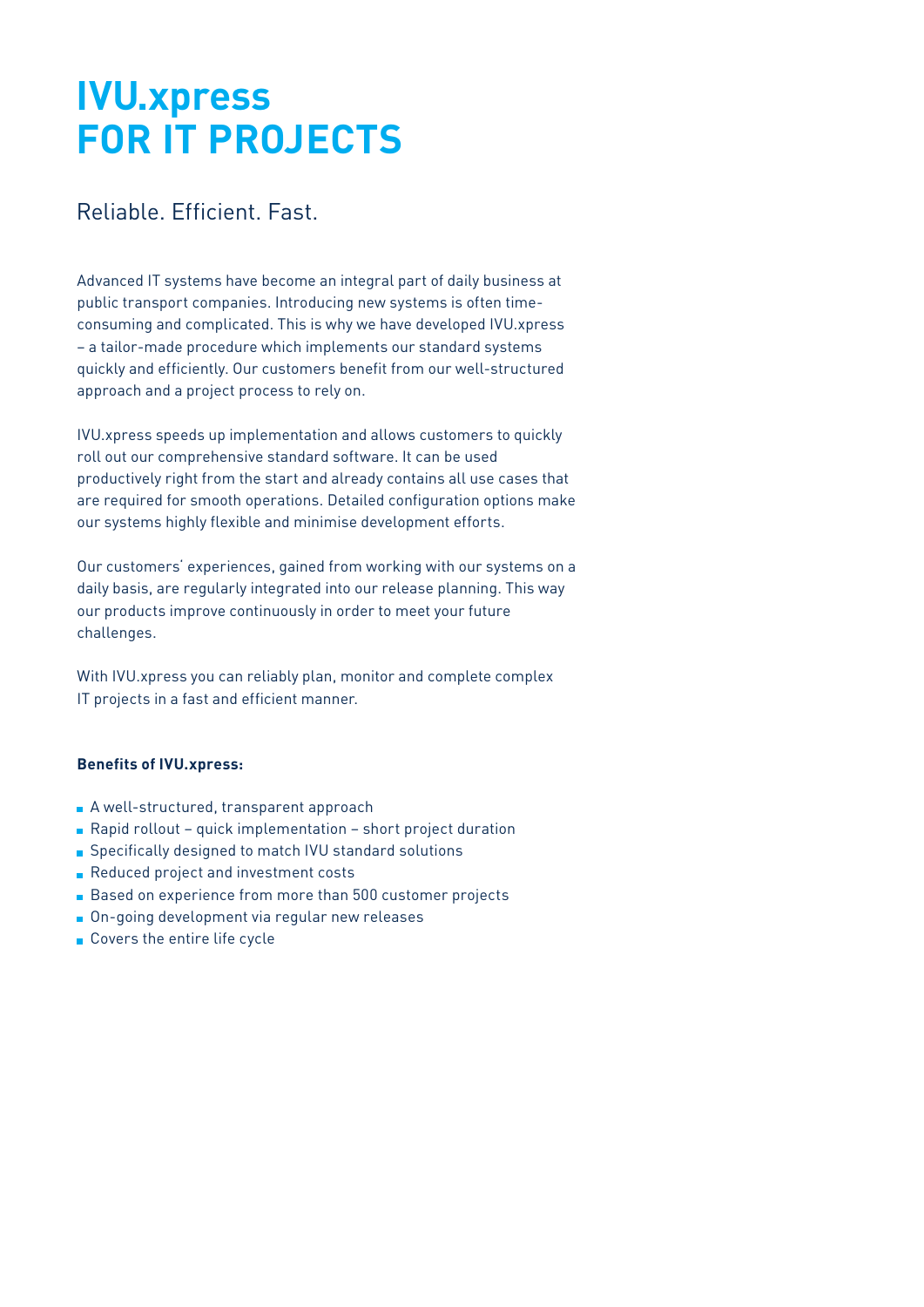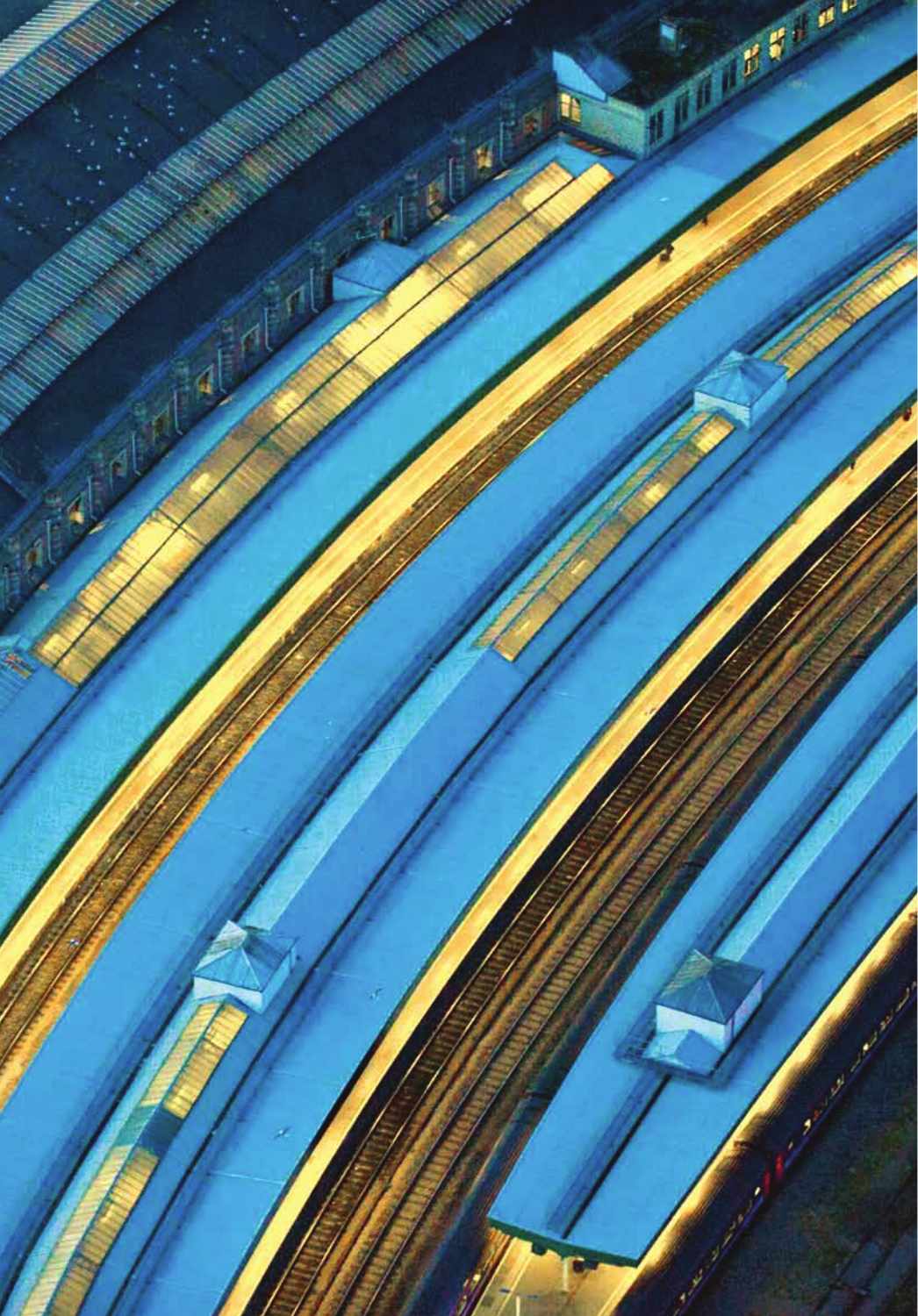## **IVU.xpress ProCESS Steps**

| <b>PROJECT START</b>         | <b>PROJECT IMPLEMENTATION</b>                       |                             |
|------------------------------|-----------------------------------------------------|-----------------------------|
|                              | <b>PROJECT CONTROLLING</b><br><b>AND MONITORING</b> |                             |
|                              | Controlling                                         |                             |
|                              | Status reports                                      |                             |
|                              | Meetings                                            |                             |
|                              | Steering group                                      |                             |
|                              |                                                     |                             |
| <b>PROJECT PLANNING</b>      | <b>SYSTEM DESIGN AND</b><br><b>CONFIGURATION</b>    | <b>TRAINING AND SUPPORT</b> |
| Define project scope         | Basic configuration of the standard<br>modules      | Defined training strategy   |
| Specify scope of performance |                                                     | Train-the-trainer approach  |
|                              | Defining individual customer<br>process             | Implementation support      |
|                              | Analysis of required                                |                             |

configurations

#### **PROJECT START Project Planning**

IVU.xpress begins with the detailed planning of the project process. IVU.xpress is adapted to meet the specific requirements of each particular project by consulting with the customer and incorporating the provisions established in the tender and the contract.

#### **PROJECT IMPLEMENTATION**  $\blacksquare$  **SYSTEM DESIGN AND CONFIGURATION**

Project implementation begins with the system design. In the basic configuration of the standard modules we document how the customer will use the system. Additional adaptations are subsequently carried out during our product development cycles. At this stage the system is already available for initial training courses and testing.

#### **Trai ning and Support**

Before rolling out the system, we provide in-depth training for personnel. By using a "train-the-trainer" approach, we enable individual members of our customers' staff to become experts in the new system. This way we embed specialist knowledge within the company and simultaneously strengthen the employees' identification with the system. Additionally, we help our customers establish internal first-level support, and assist with the maintenance of the basic data and the more detailed configuration of the system.

#### $\blacksquare$  **PROJECT CONTROLLING AND MONITORING**

The implementation of the project is monitored continually, with status reports and regular meetings throughout the course of the project.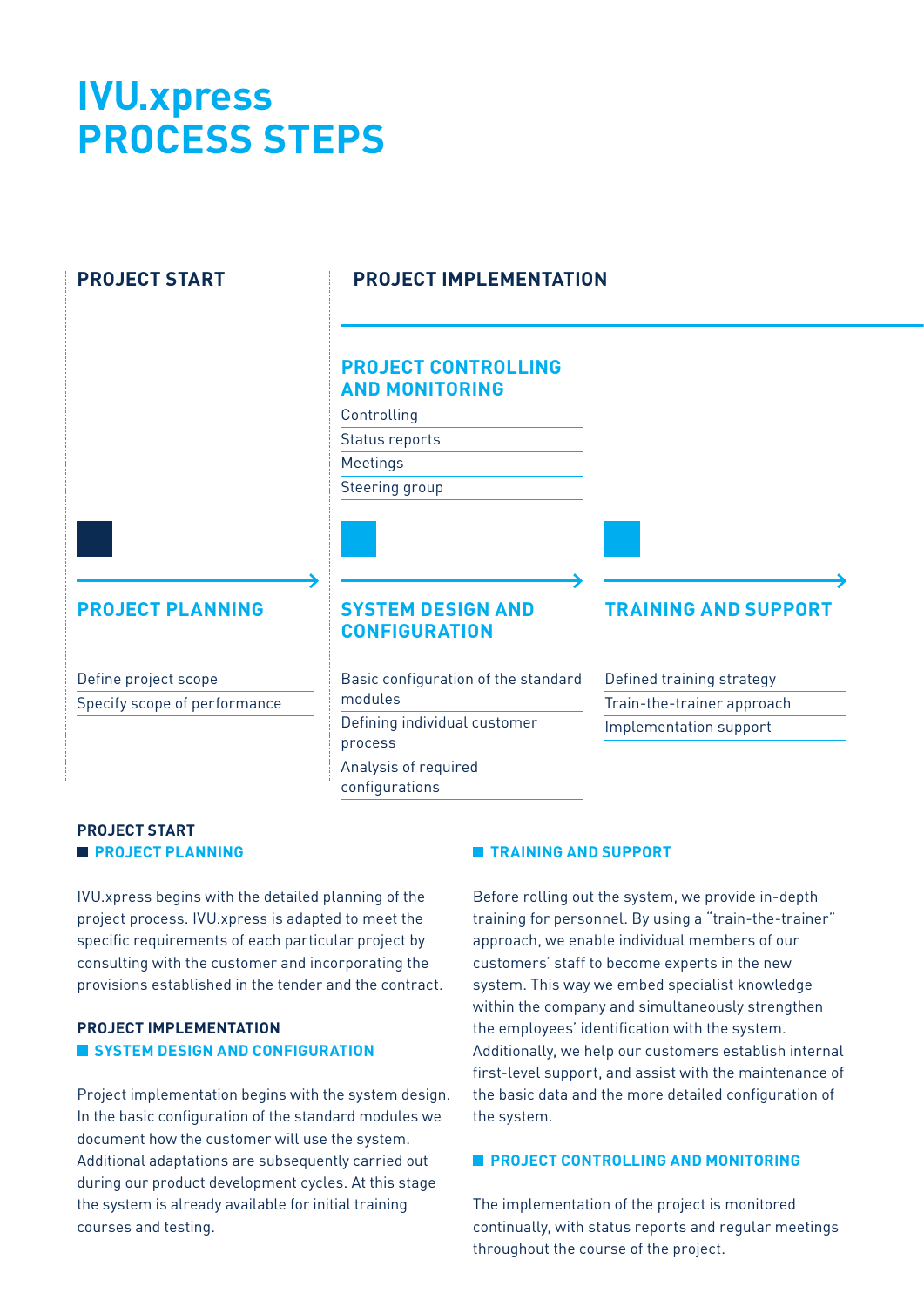

#### $\blacksquare$  **DELIVERY AND ACCEPTANCE | QUALITY GATE**

Before our customer accepts the system, two test runs are conducted: a test of the customer's configuration on the systems of IVU, followed by a test using the customer's system environment after the relevant software and/or hardware components have been delivered. In this way, we ensure the smooth integration of the system into the existing IT environment.

#### **PROJECT COMPLETION Rollout**

Our standardised implementation allows for a quick rollout. The system can be used productively right from the start. Based on the documented system configuration, we are able to ensure

compliance with any pre-defined customer process. If required, our products can also be implemented gradually.

#### **Support and Further Development**

We maintain close contact with our customers and evaluate the progress of the project at regular intervals. After delivering the system, we continue to provide customer support. If additional requirements are identified after implementation, then they are included in our on-going release planning. Product extensions are made available in the release cycle and are installed while performing system maintenance.